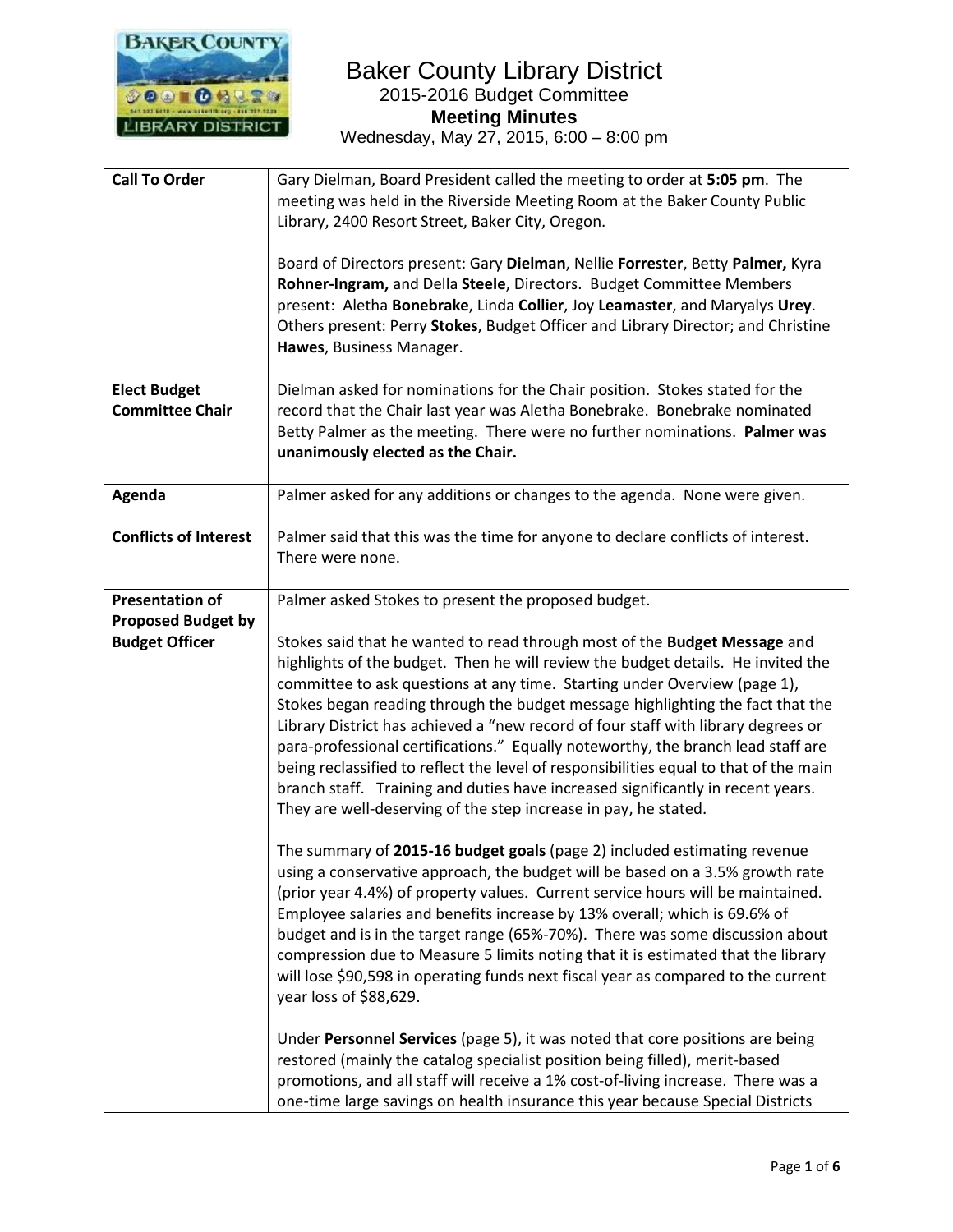

negotiated a contract with a new carrier. And with new regulations in the Affordable Care Act, the district is eliminating the in-lieu payments previous available to staff getting health insurance elsewhere. The proposed budget does retain \$5,000 from the savings in this change to cover deductibles at \$1,500 per employee.

Under **Materials & Services** (page 6), there will be an increase in consortium membership fees. Sage has had to discontinue the interlibrary loan service previously provided by Eastern Oregon University. BCLD will opt into its own interlibrary loan subscription with OCLC for an additional \$800. Even with the reduction, the book budget is still close to 10% of the operating budget (starting at 9.6%, \$92,500) which he feels shows budget health. There will be a focus on building and grounds in this new budget as the district addresses several deferred maintenance projects. Computer maintenance will be increased to cover planned special projects. Children's Programs are being increased to include early literacy programs and Storytime expanded to the branches. Debt Service is budgeted at \$2,000 annually for the Resort Street Improvement Project that will take about 13 years to pay off. The Operating Contingency of \$215,704 includes a reserve to replace the need for a Tax Anticipation Note (TAN), having achieved the \$205,000 goal, plus \$10,704 for general reserve. The new TAN fund target is being increased to \$250,000 that goal will be incrementally increased in the coming years. There was discussion on the need for a TAN and growing the fund.

Leamaster wanted to know about the book budget, asking what the appropriate collection size should be for the community. Bonebrake (retired Library Director) said that Oregon Library Association (OLA) set a standard years ago of a percentage per capita, although she couldn't recall the rate. Smaller communities usually need a higher rate per capita. BCLD has around 160,000 physical volumes plus another 50,000 downloadable units, so approximately 210,000 total volumes offered—not counting materials available through Sage partners. That equates to over 13 items per capita. The traditional tool used by BCLD is the national standard ratio of 10%-15% of operations budget (total budget less contingency & reserves) dedicated to collections.

Returning to the Budget Message, Stokes said that he talked with Kent Bailey (District Auditor) about the County assessed value growth rate. He agreed with budgeting at the 3.5% growth rate. Bailey felt that the economy is recovering and the growth rate will probably be a little higher. Referencing the Revenue Considerations found on page 2. Bonebrake asked if he will increase the Sage Administration Fee in General Fund revenues \$300 (\$7,300 less \$7,000 in Sage to cover Business Manager salary). Stokes made that change throughout the budget documents. The E-Rate program is changing, they are funding infrastructure and decreasing support for telephone service. The Internet funding remains the same. The table showing property tax growth (page 3),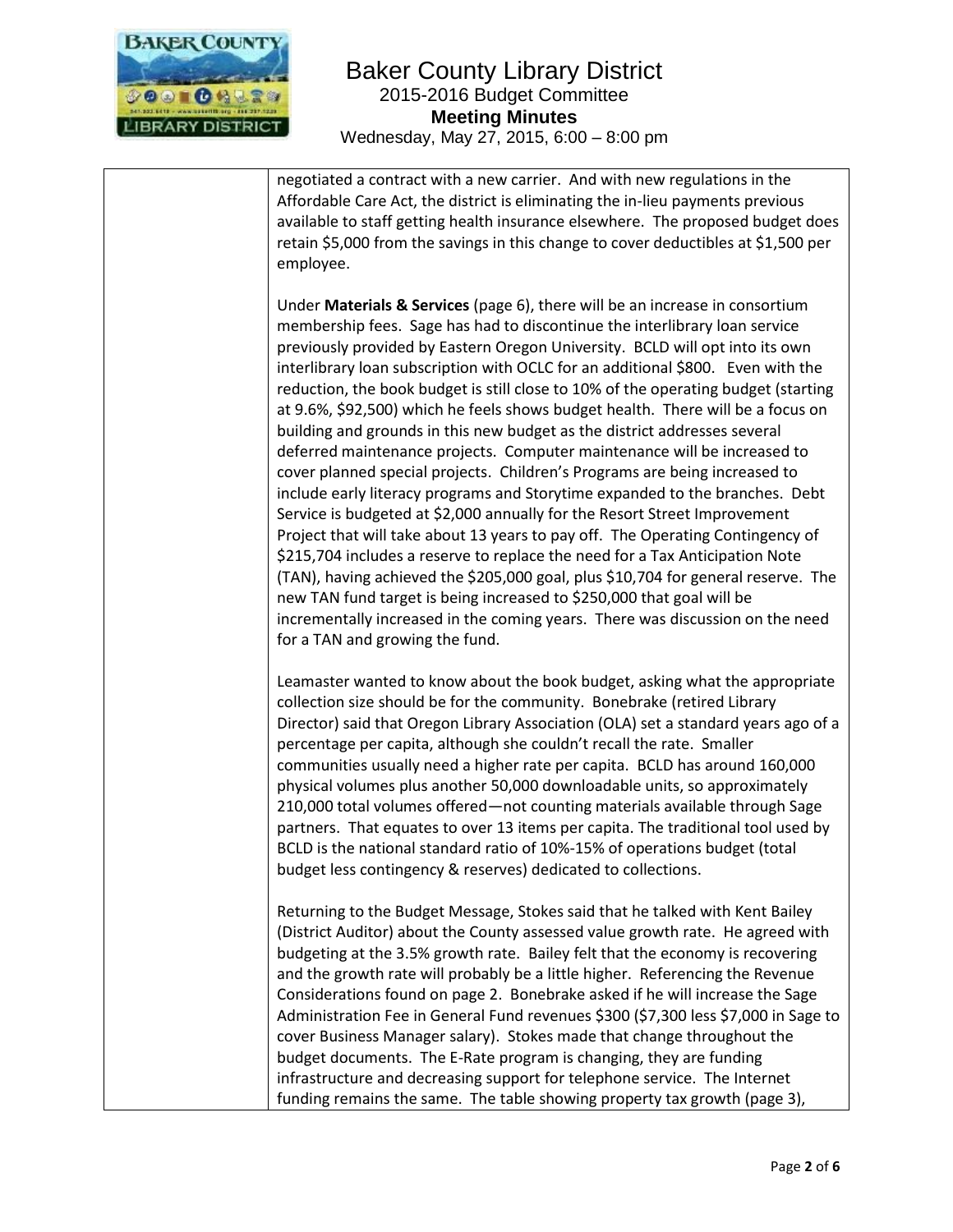

| projecting a 3.5% growth rate, puts us in a good position to get more revenue<br>than expected. As for compression, talk of reforming Measure 5 periodically<br>comes up. Should that ever happen it would be a great boon for services in our<br>County and a tremendous benefit to the Library. The Prior Year Taxes were<br>decreased by \$2,500 to \$40,000 after talking with Kent Bailey. He continued<br>through pages 2 and 3, reviewing each paragraph. Under Personnel Services<br>(page 5), Stokes commented that he had to reduce contingency by \$10,000 to<br>cover the increase in personnel due to a couple errors he found. Under<br>Materials & Services (page 6), Stokes commented on special computer projects:<br>makerspace, public tablets and network upgrade. He explained the concept of a<br>Makerspace. The District has ambitions to provide a 3D scanner & printer for<br>public use. Jim is collaborating with School District IT staff in preparation for<br>setting up the space. Leamaster commented that the school has six 3D printers.<br>She also asked about the severance payout and the PERS portion. Aletha<br>explained about the PERS reporting and the perspective behind the benefit<br>accrual payout. Finally moving on to Conclusion and Acknowledgements (page<br>8), Stokes read through the entire page covering the fiscal agency transfer for<br>Sage and the concluding comments. In Acknowledgements, Stokes thanked the<br>Business Manager, the department heads and staff that contribute to the<br>development of the budget, and his mentor Aletha Bonebrake. He stated that<br>the budget is "based on a Strategic Investment approach" that focuses on<br>expanding early literacy programs, tackles some facility maintenance issues, and<br>collection development strategies. |
|-------------------------------------------------------------------------------------------------------------------------------------------------------------------------------------------------------------------------------------------------------------------------------------------------------------------------------------------------------------------------------------------------------------------------------------------------------------------------------------------------------------------------------------------------------------------------------------------------------------------------------------------------------------------------------------------------------------------------------------------------------------------------------------------------------------------------------------------------------------------------------------------------------------------------------------------------------------------------------------------------------------------------------------------------------------------------------------------------------------------------------------------------------------------------------------------------------------------------------------------------------------------------------------------------------------------------------------------------------------------------------------------------------------------------------------------------------------------------------------------------------------------------------------------------------------------------------------------------------------------------------------------------------------------------------------------------------------------------------------------------------------------------------------------------------------------------------------------------|
| Looking at the detail sheets, starting with Form LB-20 Resources, Stokes<br>reviewed the revenue detail, adding a line for Sage Fiscal Agency Fee.                                                                                                                                                                                                                                                                                                                                                                                                                                                                                                                                                                                                                                                                                                                                                                                                                                                                                                                                                                                                                                                                                                                                                                                                                                                                                                                                                                                                                                                                                                                                                                                                                                                                                              |
| Form LB-30 Requirements, the category increases and decreases were<br>previously discussed. He added \$300 to the operations contingency to balance.<br>Form LB-31 Personnel Services, Bonebrake noted a typing error on line 3; Stokes<br>made the correction. There was discussion on the Director's salary. There is a<br>schedule included in the packets giving Library Salary Survey. He explained that<br>the salary was created during a boon time, before the recession. The survey was<br>provided by the Hood River Library. The Director's salary is right in the middle.<br>Library managers are in the lowest range while Library Assistants are in the first<br>quartile. Bonebrake said that she wanted to explain the reason behind the<br>schedule for the Director salary schedule. The schedule to increase the<br>Director's salary was set to bring the position up to the peer standards. During<br>her tenure as the Director, she was in the lower salary rate. The salary schedule<br>set before she retired was presented as a goal to bring the salary up to par<br>comparatively, and had nothing to do with the economy at the time. The<br>District wants to retain the Director for the long-term. Stokes said that deferring<br>the Director salary increase enables the district to bring up other salaries in<br>more need of increase. Bonebrake said she can agree with that. Dielman had                                                                                                                                                                                                                                                                                                                                                                                                                  |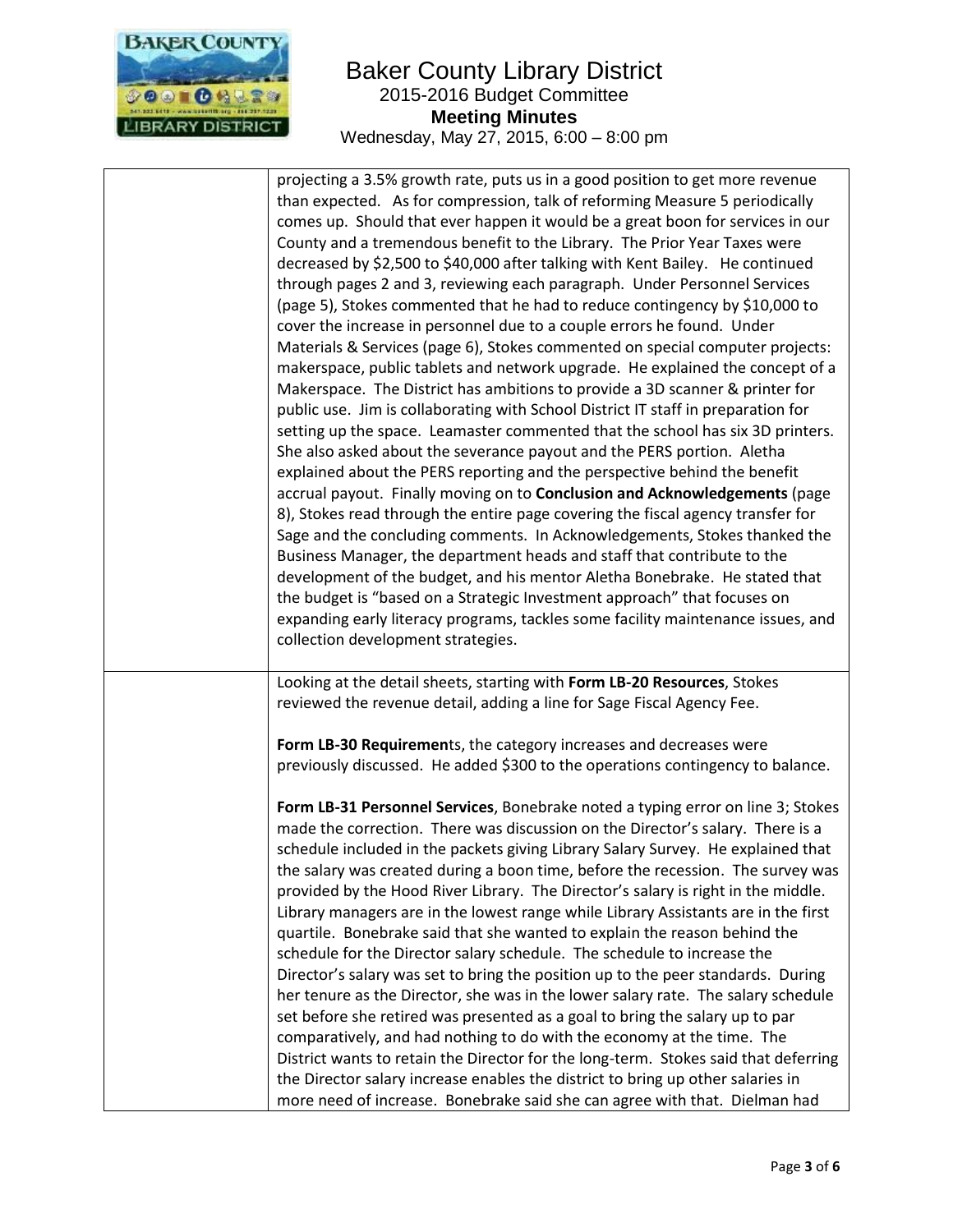

also talked with Stokes about deferring the salary increase; he wanted him to take the increase. Bonebrake said the schedule brings the salary up to the middle range; she wants to go on record saying that he is not overpaid, but rather an equitable salary for his position. As there were no further questions on this detail sheet, discussion moved to the next page, Form **LB-31 Materials & Services**, Stokes pointed out that most lines are increasing some for inflation with the exception of the collection line. No further discussion. **Other Funds Form LB-10** detail sheet was reviewed. The grants line is an estimate of anticipated grant applications. The Library typically applies for a Leo Adler grant for a project. Forrester asked for an explanation for book donations and books sold through Amazon. Stokes said the Library receives a large volume of book donations. They are sorted, with some being pulled to add to the collection, some being sold through Amazon, with the majority going to the summer book sale. For the books sold through Amazon, the district has recovered about \$4,000 annually on the sales, with 20% of the proceeds being paid to those who make the listings, on a volunteer basis. Pearson also takes advantage of a work experience program and keeps the books moving with the program. The sales are transferred to the General Fund to support the book budget. There were no further questions. Stokes said the Technology Department will spend about \$6,000 on a building wiring project using grant funds available through the E-Rate program. This fund has no personnel. **Sage Library System Fund LB-10** detail sheet was reviewed. This budget was approved by the User Council but the Budget Committee or Library Board may still make changes or needed adjustments to the fund. Stokes pointed out two highlighted lines; the way Hawes is paid from this fund is changed. It had been budgeted in Materials & Services as a contractor, but is being moved to the Personnel line as another staff position for Sage. Bonebrake said that addition of a transfer line is needed or addition of the \$300 to the expense line. She also added that makes a change in General Fund, changing it from a transfer in to miscellaneous revenue. Stokes made the correction in both funds calling the line Fiscal Agency Fee \$300. Palmer agreed that she liked the term "fee" better than other options. Stokes completed the presentation of the proposed budget, he has provided a tax revenue projection, salary worksheets, salary schedule, a COLI graph, and director salary schedule in the committee packets. Referencing the COLI report, Bonebrake asked if wages still compare to the County. Stokes said he called the County. Per Union agreement, they have given a 2% COLI the past 3 years. The Library gave 1% this fiscal year, none the year before that and 1% the previous 3 fiscal years. Bonebrake said one reason BCLD tries to stay on track with the

County is that the County is unionized and the library is not. She explained the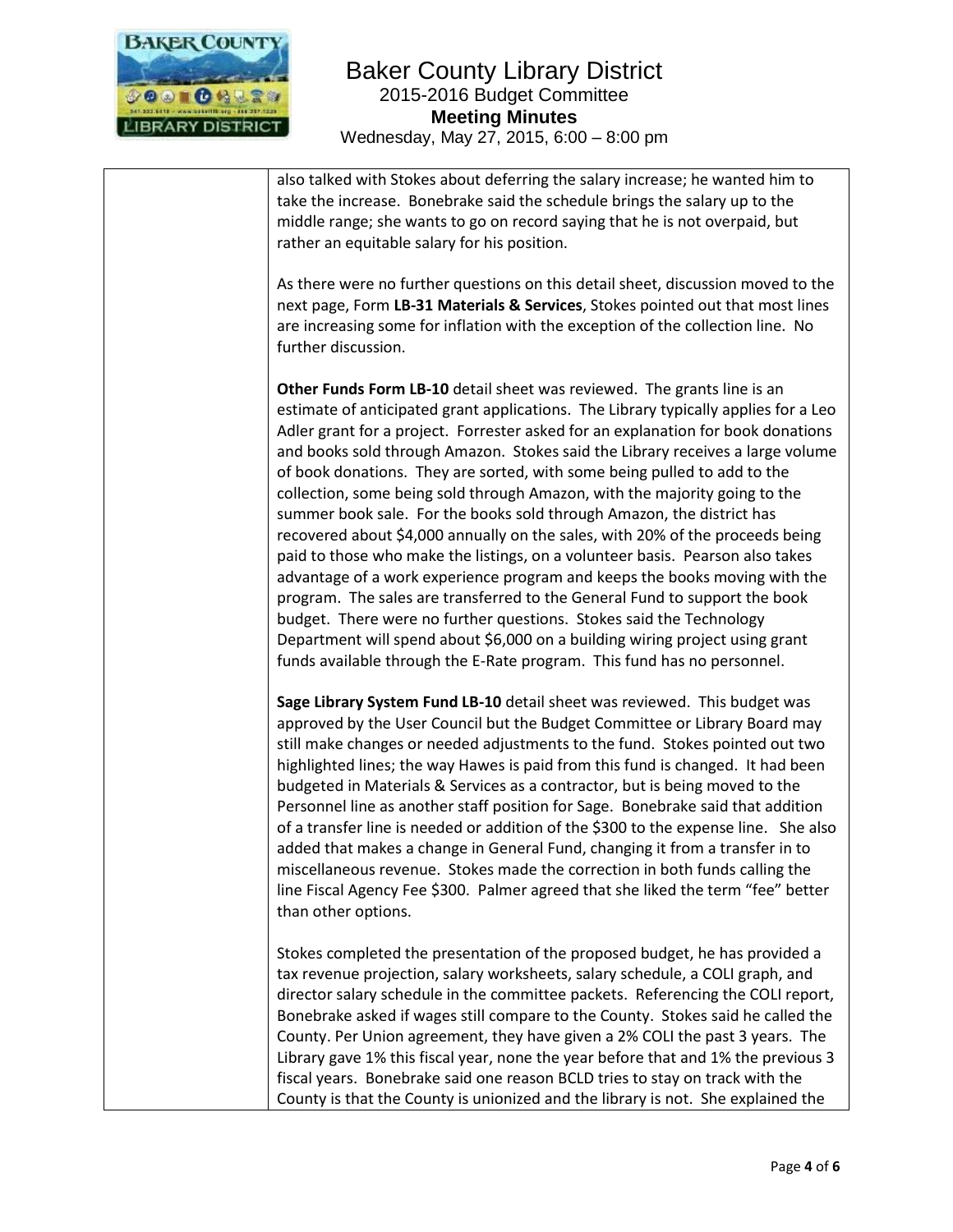

|                                                 | history and flexibility of being non-union. Library staff opted to not unionize<br>when the library broke away from the County. She explained the flexibility with<br>being non-union. She encouraged Stokes to try to catch up with the COLI<br>shortfall as the budget allows. Part of the reason the Library has long-time staff<br>is due to paralleling with County pay rates as she described. Bonebrake<br>suggested giving more than 2% to catch up at some point. Stokes presented the<br>committee with different COLI options he explored (1%, 1.5%, 2%) and explained<br>his determination that 1% was the most affordable at this time. An increased<br>rate would force reduction of the operating contingency or other line item but<br>the budget committee can certainly make that change. He re-iterated the long<br>overdue fair pay achievements included in this budget. With those goals in<br>place, he does intend in future years for the COLI to be increased to restore<br>parity. Bonebrake added that she is advocating the COLI correction for future<br>years and would not want to upset the numbers at this time and that Stokes has<br>done a good job. There was no further discussion on the budget. |
|-------------------------------------------------|------------------------------------------------------------------------------------------------------------------------------------------------------------------------------------------------------------------------------------------------------------------------------------------------------------------------------------------------------------------------------------------------------------------------------------------------------------------------------------------------------------------------------------------------------------------------------------------------------------------------------------------------------------------------------------------------------------------------------------------------------------------------------------------------------------------------------------------------------------------------------------------------------------------------------------------------------------------------------------------------------------------------------------------------------------------------------------------------------------------------------------------------------------------------------------------------------------------------------------------|
| <b>Public Comment</b>                           | Palmer noted for the record that there were no members of the public present.<br>She asked Stokes if he had any correspondence to share. He had none.                                                                                                                                                                                                                                                                                                                                                                                                                                                                                                                                                                                                                                                                                                                                                                                                                                                                                                                                                                                                                                                                                    |
| <b>Budget Committee</b><br><b>Deliberations</b> | Palmer said that this is the time for the committee to ask questions and further<br>discussion. There were no further questions or comments. Urey said that<br>Stokes has done a good job.                                                                                                                                                                                                                                                                                                                                                                                                                                                                                                                                                                                                                                                                                                                                                                                                                                                                                                                                                                                                                                               |
| <b>Approval of Budget</b>                       | Palmer called for a motion to approve the budget. Leamaster asked about the<br>purpose of adopting the tax rate when it is already set. Palmer said that it was a<br>formality showing acceptance of the tax rate. Bonebrake added that local<br>budget law requires it and that agencies are given the option to approve a lesser<br>rate that the maximum allowed.                                                                                                                                                                                                                                                                                                                                                                                                                                                                                                                                                                                                                                                                                                                                                                                                                                                                     |
|                                                 | Leamaster moved to approve the Baker County Library District budget for the<br>2015-16 fiscal year for the total amount of \$1,835,168 and the amounts per fund<br>as shown: General Fund \$1,249,527, Other Fund \$177,750, Sage Library System<br>Fund \$407,891, Totaling \$1,835,168 as corrected. She also moves to approve<br>the tax rate of \$0.5334 per \$1,000 of assessed value in support of the General<br>Fund, and a tax rate from the Local Option Levy of \$0.249 per \$1,000 of assessed<br>value in support of the General Fund; Urey seconded; motion passed<br>unanimous.                                                                                                                                                                                                                                                                                                                                                                                                                                                                                                                                                                                                                                           |
|                                                 | Palmer said she will sign the resolution later. The official motion form will be<br>corrected and signed at the next board meeting.                                                                                                                                                                                                                                                                                                                                                                                                                                                                                                                                                                                                                                                                                                                                                                                                                                                                                                                                                                                                                                                                                                      |
| <b>Next Meeting Date</b>                        | The additional budget committee meeting scheduled on June 2, 2014, 5:00 pm is<br>not needed. Budget Committee members and the public are welcome to attend<br>the regular Board of Directors meeting to be held June 15, 2015 at 6:00pm<br>where the budget will be adopted.                                                                                                                                                                                                                                                                                                                                                                                                                                                                                                                                                                                                                                                                                                                                                                                                                                                                                                                                                             |